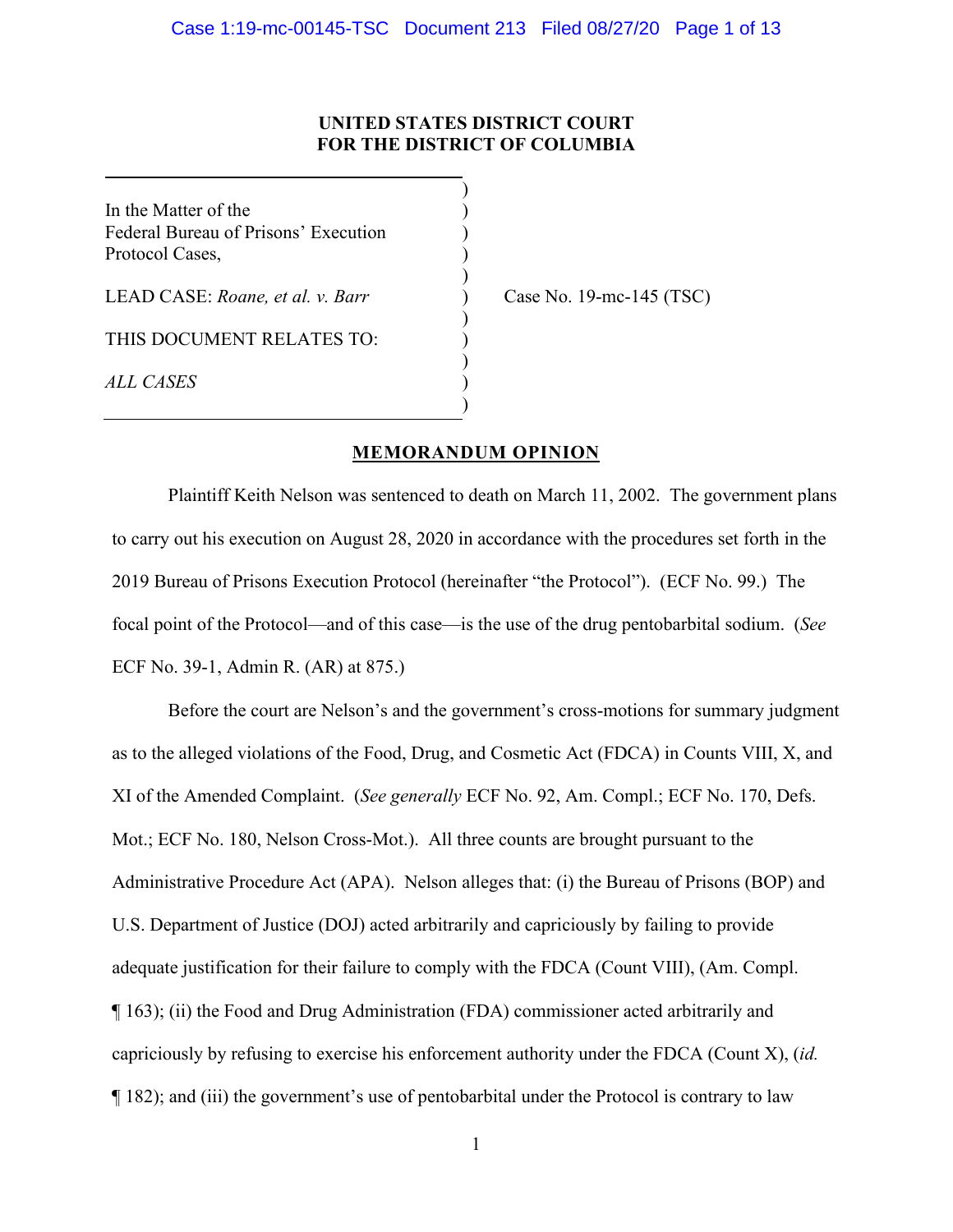#### Case 1:19-mc-00145-TSC Document 213 Filed 08/27/20 Page 2 of 13

because it violates the FDCA (Count XI), (*id.* ¶ 188). Nelson also asks the court to enjoin the government from executing him using pentobarbital that has been acquired without a prescription or otherwise in violation of the FDCA.

In its July 15, 2020 Memorandum Opinion granting Plaintiffs' motion for a preliminary injunction, the court—and the U.S. Court of Appeals for the District of Columbia Circuit on review—determined that Plaintiffs had demonstrated a likelihood of success on the merits of at least some of their FDCA claims. (ECF No. 145, July 15 Mem. Op. at 7.); *In re Fed. Bureau of Prisons' Execution Protocol Cases*, No. 20-5206, slip op. at 3 (D.C. Cir. July 15, 2020). The Supreme Court summarily vacated the court's injunction but did not address the merits of the FDCA claims. *Barr v. Purkey*, No. 20A10, 2020 WL 4006821 (July 16, 2020).

For the reasons that follow, the court finds that Nelson is entitled to summary judgment as to Count XI. This finding is compelled by Circuit precedent which has not been reversed—or addressed—by the Supreme Court. The court grants the government's motion for summary judgment as to Count X in its entirety and Count VIII to the extent it concerns violations of the FDCA. Accordingly, both motions are GRANTED IN PART and DENIED IN PART.

#### **I. BACKGROUND**

The court has set forth the facts of this case in detail in prior opinions. Nelson, along with the other plaintiffs in the case, filed the operative Complaint on June 1, 2020, alleging that the Protocol is arbitrary and capricious under the APA, that it violates the FDCA and the Controlled Substances Act (CSA), that it violates Plaintiffs' right to counsel in violation of the First, Fifth, and Sixth Amendments, and that it is cruel and unusual in violation of the Eighth Amendment.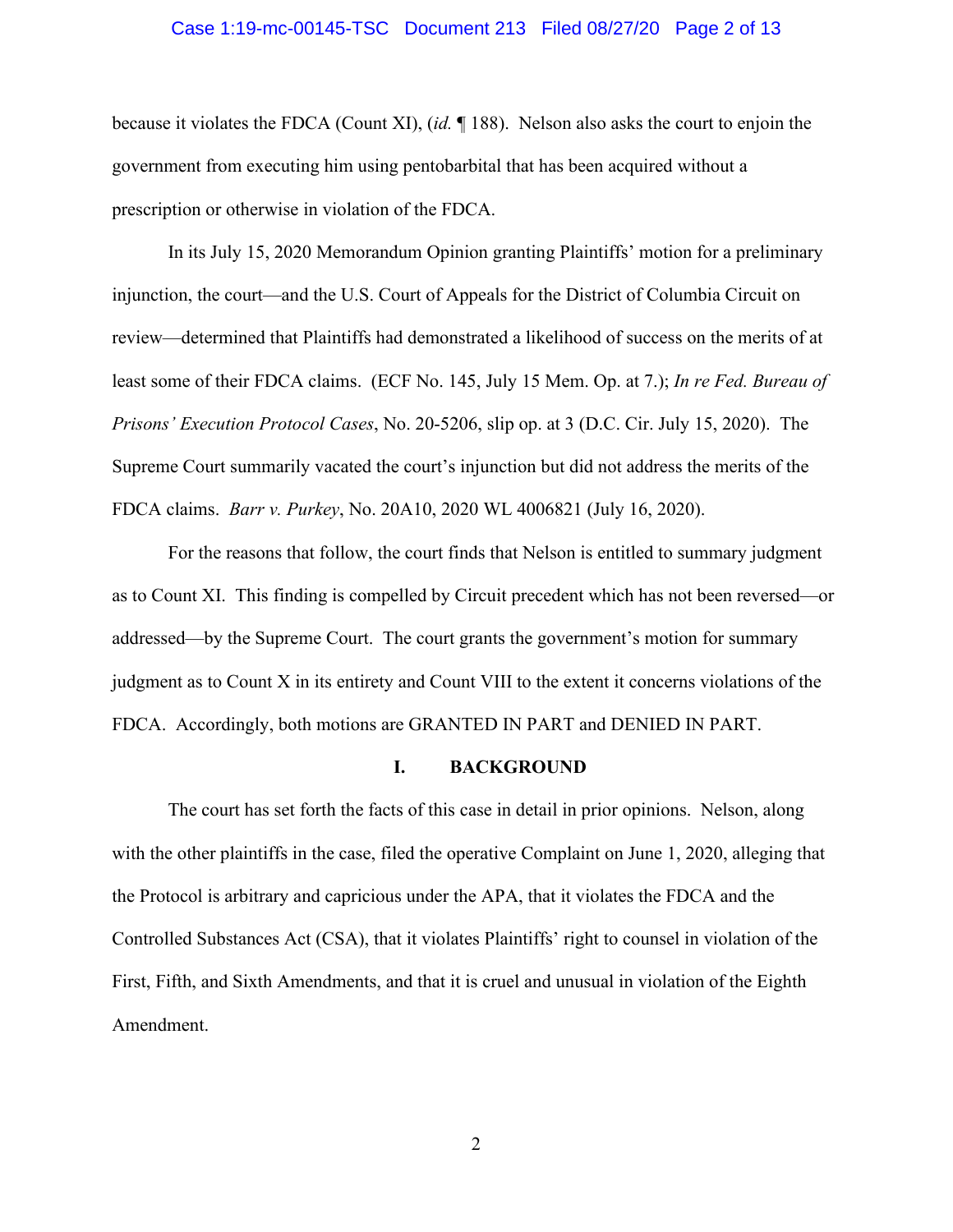#### Case 1:19-mc-00145-TSC Document 213 Filed 08/27/20 Page 3 of 13

On July 13, 2020, the court preliminarily enjoined the executions of Plaintiffs Lee, Purkey, Honken, and Nelson. (ECF No. 135 at 22.) It found that these four Plaintiffs had demonstrated a likelihood of success on the merits of their claims that the Protocol is cruel and unusual in violation of the Eighth Amendment, but it did not rule on their other statutory and constitutional claims. (*Id.* at 18.) The D.C. Circuit declined to stay or vacate the court's injunction, *see In re Fed. Bureau of Prisons' Execution Protocol Cases*, No. 20-5199 (D.C. Cir. July 13, 2020), but the Supreme Court vacated the injunction early in the morning of July 14, 2020, *Barr v. Lee*, No. 20A8, 2020 WL 3964985 (July 14, 2020) (per curiam). The majority explained that Plaintiffs' Eighth Amendment claim "face[d] an exceedingly high bar" given that the Court had "yet to hold that a State's method of execution qualifies as cruel and unusual." *Id.* at \*1 (quoting *Bucklew v. Precythe*, 139 S. Ct. 1112, 1124 (2019)). It also emphasized that "[l]ast-minute stays . . . should be the extreme exception, not the norm." *Id.* at \*2. Four justices dissented. *Id.* at \*2–3.

On July 14, 2020, Plaintiffs Purkey, Honken, and Nelson filed an emergency motion, (ECF No. 144), asking the court to rule on the remaining grounds asserted in their motion for a preliminary injunction, (ECF No. 102). The court did so on July 15, 2020 and again enjoined Purkey, Honken, and Nelson's executions. (ECF No. 146.) It found that of Plaintiffs' remaining claims, only those alleging violations of the FDCA were likely to succeed on the merits. (July 15 Mem. Op. at 7.) A three-judge panel of the D.C. Circuit agreed and denied the government's request to stay this court's injunction pending appeal. *In re Fed. Bureau of Prisons' Execution Protocol Cases*, No. 20-5206 (D.C. Cir. July 15, 2020).

The Supreme Court again vacated this court's injunction but did not address the FDCA claims. *Barr v. Purkey*, No. 20A10, 2020 WL 4006821 (July 16, 2020).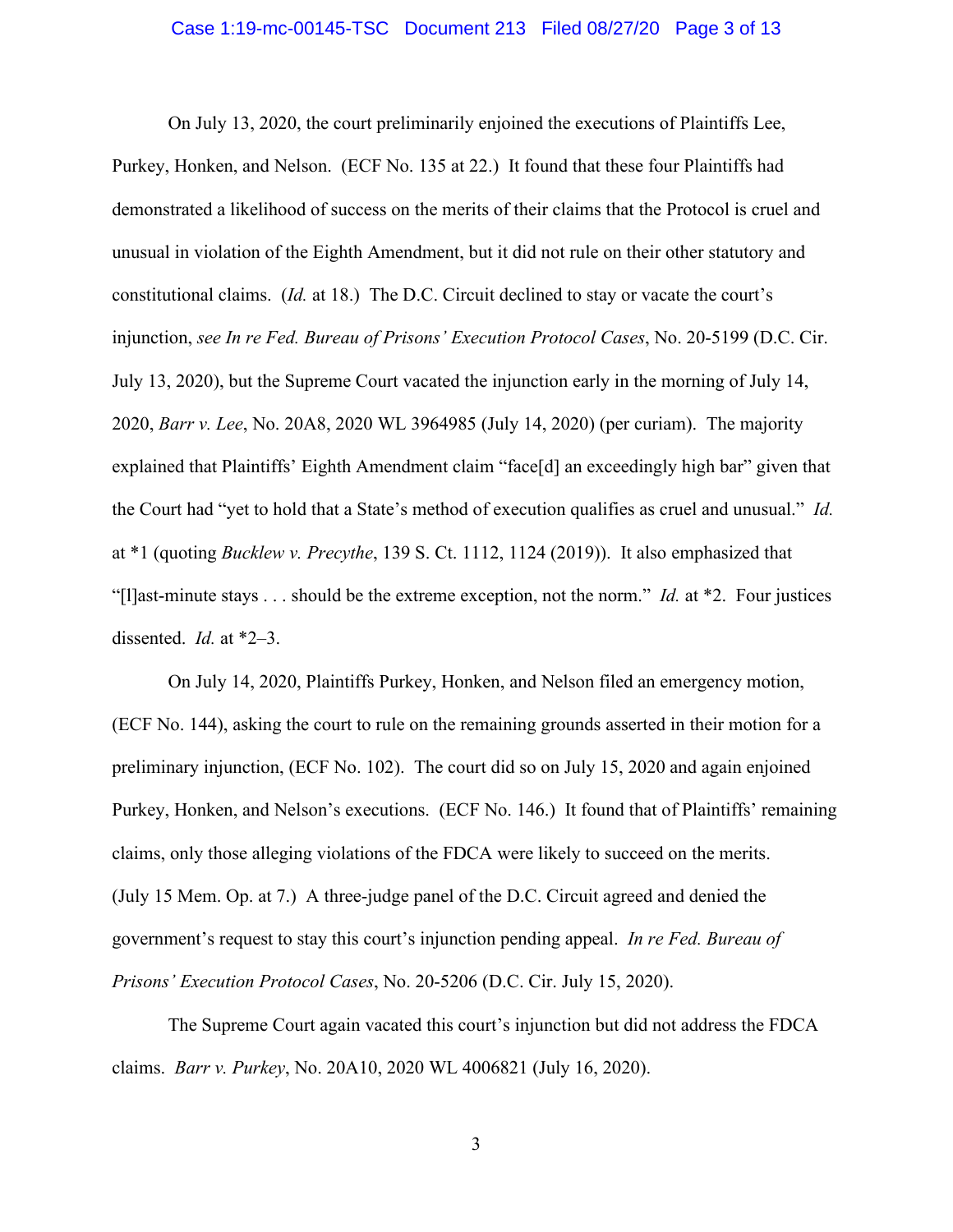The government filed an omnibus motion to dismiss all Plaintiffs' non-APA claims and a motion for summary as to Plaintiffs' APA claims on July 31, 2020. (*See generally* Def.'s Mot.) As noted, Nelson filed a cross-motion for summary judgment on his FDCA claims.

# **II. LEGAL STANDARDS**

#### **A. Standards for Summary Judgment**

Summary judgment is appropriate if "there is no genuine dispute as to any material fact and the movant is entitled to judgment as a matter of law." Fed. R. Civ. P. 56(a); *see also Celotex Corp. v. Catrett,* 477 U.S. 317 (1986); *Waterhouse v. Dist. of Columbia*, 298 F.3d 989, 991 (D.C. Cir. 2002). A court may enter summary judgment on a "claim or defense . . . or [a] part of each claim or defense." Fed. R. Civ. P. 56(a). A dispute of fact is "genuine" only "if the evidence is such that a reasonable jury could return a verdict for the nonmoving party." *Anderson v. Liberty Lobby*, 477 U.S. 242, 248 (1986). A dispute is "material" only when it involves facts "that might affect the outcome of the suit under the governing law." *Id.* at 248. "[F]actual disputes that are 'irrelevant or unnecessary' do not affect the summary judgment determination." *Holcomb v. Powell*, 433 F.3d 889, 895 (D.C. Cir. 2006) (*quoting Liberty Lobby*, 477 U.S. at 248). The party seeking summary judgment "bears the heavy burden of establishing that the merits of his case are so clear that expedited action is justified." *Taxpayers Watchdog, Inc., v. Stanley*, 819 F.2d 294, 297 (D.C. Cir. 1987).

In considering a motion for summary judgment, the court must view all facts in the light most favorable to the nonmoving party. *See Matsushita Elec. Indus. Co. v. Zenith Radio Corp.*, 475 U.S. 574, 587 (1986). The moving party "bears the initial responsibility of informing the district court of the basis for its motion, and identifying those portions of the 'pleadings, depositions, answers to interrogatories, and admissions on file, together with the affidavits . . .'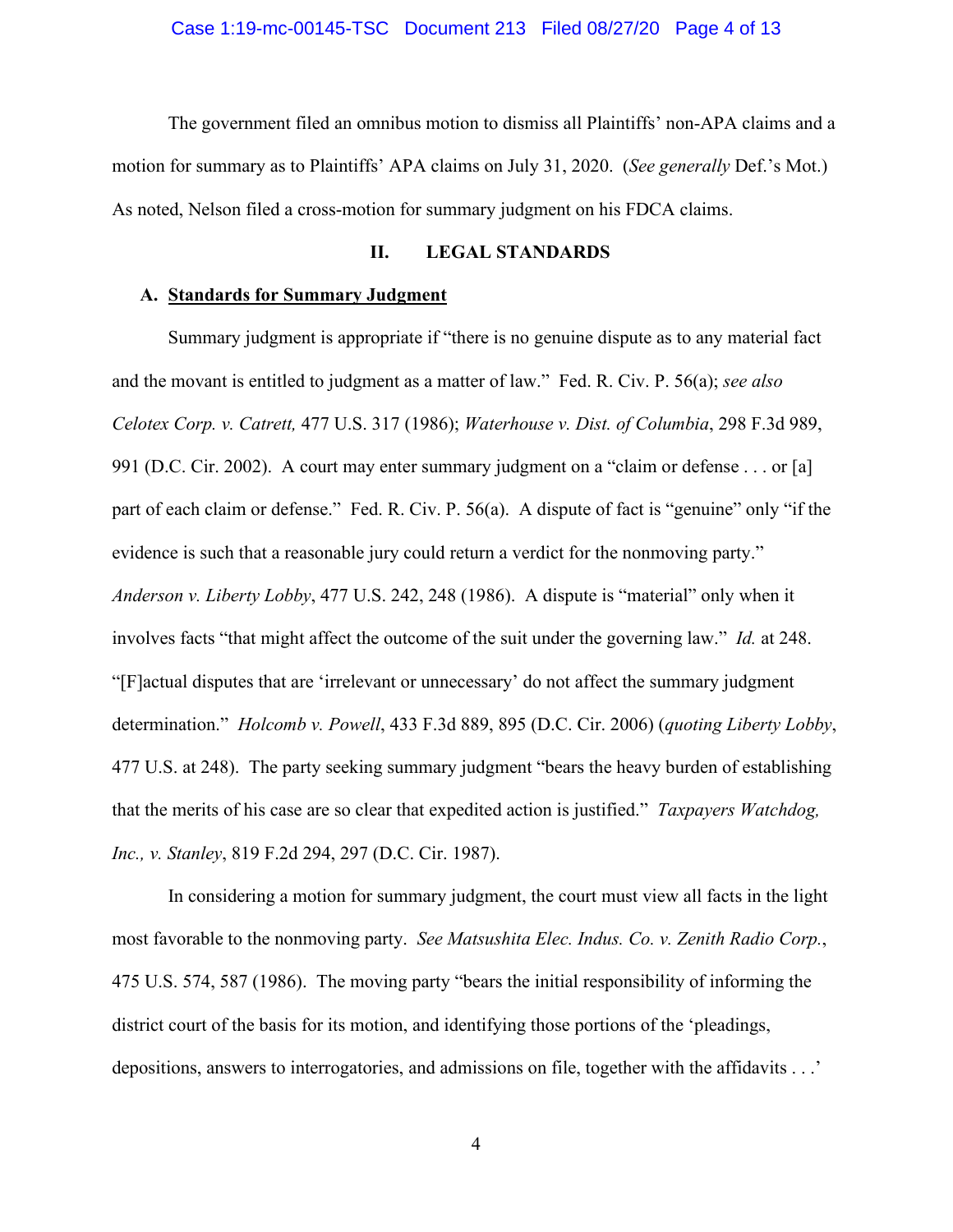### Case 1:19-mc-00145-TSC Document 213 Filed 08/27/20 Page 5 of 13

which it believes demonstrate the absence of a genuine issue of material fact." *Celotex Corp.*, 477 U.S. at 323.

As a preliminary matter, both parties agree—as does the court—that the questions presented on these cross-motions are questions of law which are appropriate for resolution on motions for summary judgment. (*See* Nelson Cross-Mot. at 3–4; ECF No. 187, Defs. Opp'n to Nelson Cross-Mot. at 1.)

# **B. The APA**

Although Nelson alleges that the government has failed to comply with the FDCA, it would be more accurate to describe his claims as challenges under the APA for agency actions that are "arbitrary and capricious" and "not in accordance with law"—violations for which the APA provides a private right of action. 5 U.S.C. §§ 702, 706(2)(A). *See also Chrysler Corp. v. Brown*, 441 U.S. 281, 316–18 (1979) (finding government violations of Trade Secrets Act reviewable even where Act contained no private right of action).

On a motion for summary judgment in a suit seeking APA review, the court must set aside any agency action that is "arbitrary, capricious, an abuse of discretion, or otherwise not in accordance with law." 5 U.S.C. § 706(2). The court's review is "highly deferential" and begins with a presumption that the agency's actions are valid. *Envtl. Def. Fund, Inc. v. Costle*, 657 F.2d 275, 283 (D.C. Cir. 1981). The court is "not empowered to substitute its judgment for that of the agency," *Citizens to Pres. Overton Park, Inc. v. Volpe*, 401 U.S. 402, 416 (1971), but instead must consider only "whether the agency acted within the scope of its legal authority, whether the agency has explained its decision, whether the facts on which the agency purports to have relied have some basis in the record, and whether the agency considered the relevant factors," *Fulbright v. McHugh*, 67 F. Supp. 3d 81, 89 (D.D.C. 2014) (quoting *Fund for Animals v. Babbitt*,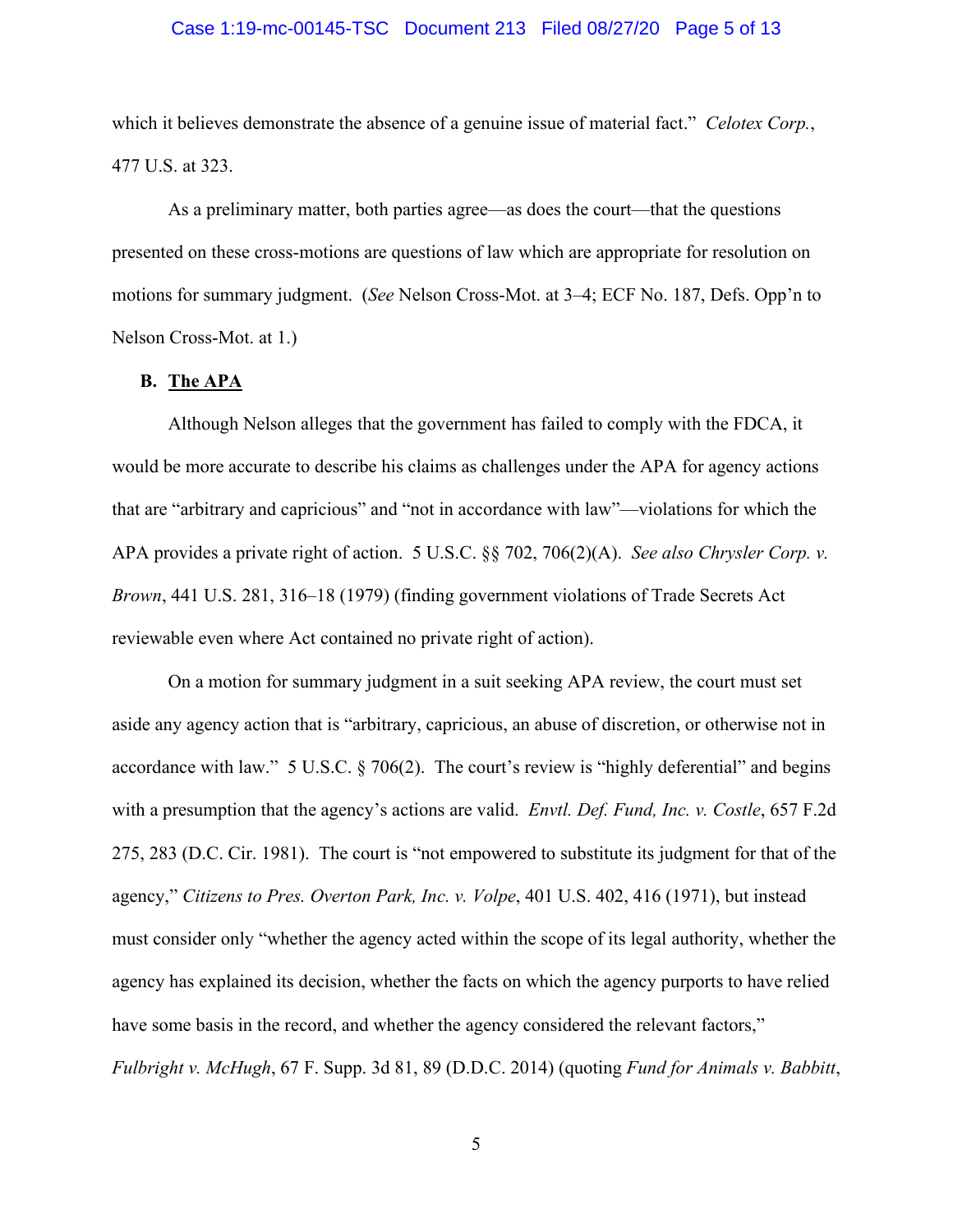903 F. Supp. 96, 105 (D.D.C. 1995)). The plaintiff bears the burden of establishing the invalidity of the agency's action. *Id.*

#### **III. DISCUSSION**

#### **A. The Contrary to Law Claim (Count XI)**

With respect to Count XI, Nelson argues that the government must acquire a prescription for pentobarbital for use in the execution and that its failure to do so was "not in accordance with law." (Nelson Cross-Mot. at 2.) Nelson also contends that the compounded pentobarbital the government intends to use in his execution has not been approved by the FDA and does not otherwise qualify for an exemption from FDA approval. (*Id.* at 6–7.) The government maintains that pentobarbital is not subject to the FDCA when used for lethal injections. (Defs. Opp'n to Nelson Cross-Mot. at 4.) The court addresses the prescription requirement first.

The "core" legislative purpose of the FDCA is to ensure that a "drug" is "safe and effective for its intended use." *FDA v. Brown & Williamson Tobacco Corp.*, 529 U.S. 120, 133 (2000). To do so, it expressly conditions the dispensing of controlled substances, including pentobarbital, upon either (i) "a written prescription of a practitioner licensed by law to administer such drug," or (ii) "an oral prescription of such practitioner which is reduced promptly to writing and filed by the pharmacist." 21 U.S.C.  $\S 353(b)(1)(B)$ .

It is undisputed that a prescription is required to dispense pentobarbital in the ordinary course. It is also undisputed that the government has not obtained a prescription—nor does it intend to—for the use of pentobarbital in Nelson's execution. This presents a pure legal question: is pentobarbital subject to the FDCA when used for lethal injection? Under D.C. Circuit precedent, the answer appears to be yes. Thus, the government's failure to acquire a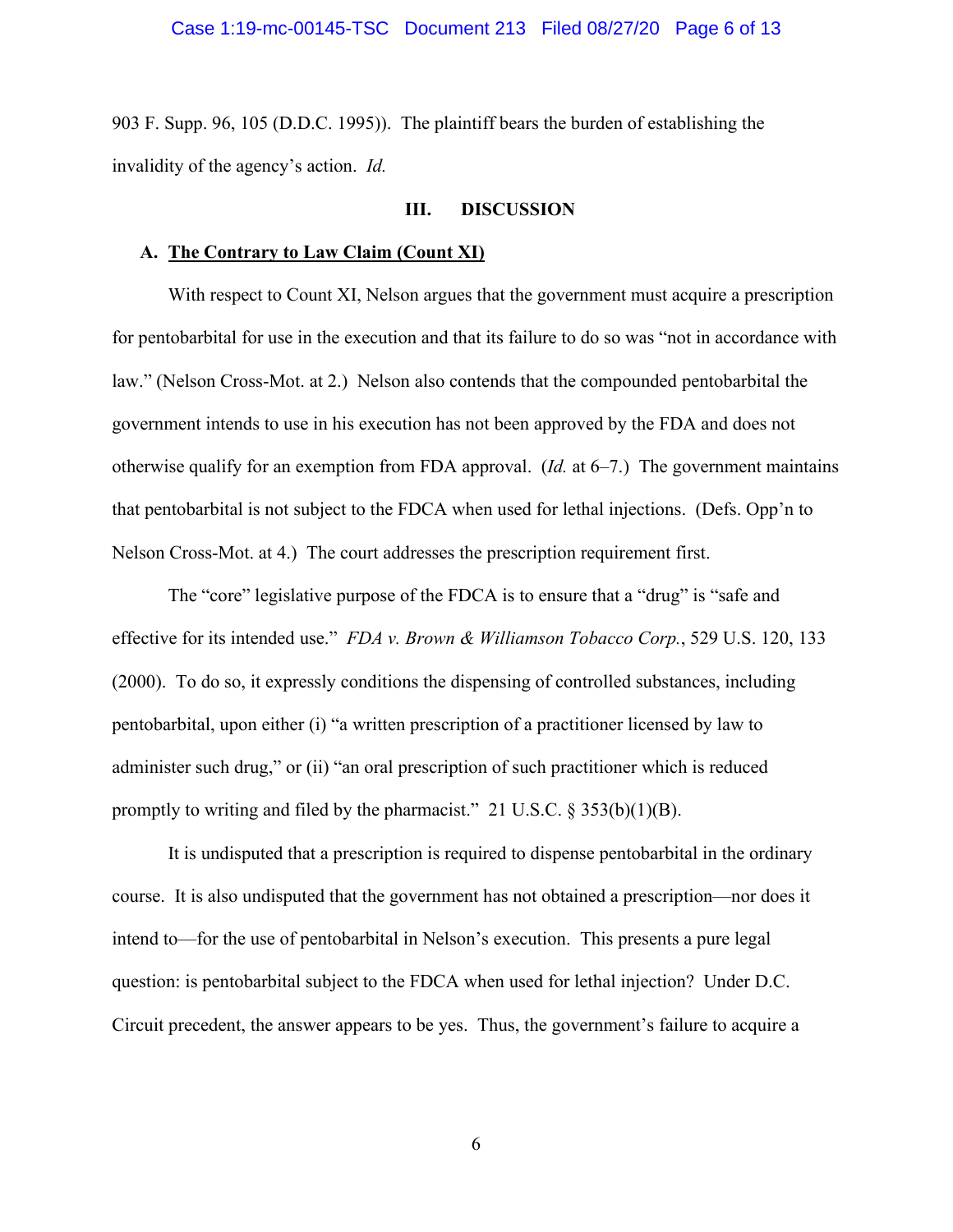### Case 1:19-mc-00145-TSC Document 213 Filed 08/27/20 Page 7 of 13

prescription for the use of pentobarbital in Nelson's execution is contrary to law and thereby violates the APA.

In reaching this conclusion, this court is mindful of the fact that the Supreme Court has vacated two of its injunctions in this case. However, this court is now tasked with deciding whether to enter a final judgment and is guided by what the D.C. Circuit has held—and what the Supreme Court has not.

The D.C. Circuit has previously held that drugs used in executions are subject to the FDCA. *See Cook v. FDA*, 733 F.3d 1, at 10–11 (D.C. Cir. 2013) (finding that "the FDA's policy of admitting foreign manufactured thiopental designed for state correctional facilities, as well as the several individual admissions of such shipments . . . violate[d] substantive prohibitions of the FDCA"). And a unanimous three-judge panel affirmed this court's conclusion on that issue in this very case. *In re Fed. Bureau of Prisons' Execution Protocol Cases*, No. 20-5206, slip op. at 3 (D.C. Cir. July 15, 2020) (discussing *Cook*, 733 F.3d 1) (explaining that the government's argument that drugs used for lethal injunctions are not subject to the FDCA "conflicts with the necessary premise of a published precedential decision of our court").

This precedent forecloses the government's argument that because lethal injection drugs are intended to kill, they could not possibly be regulated by laws intended to ensure that a drug is "safe and effective" for its intended use. (Defs. Opp'n to Nelson Cross-Mot. at 4 (citing *FDA v. Brown & Williamson Tobacco Corp.*, 529 U.S. 120, 133 (2000).); *see also In re Fed. Bureau of Prisons' Execution Protocol cases*, No. 20-5206 (D.C. Cir. July 15, 2020). Violations of the FDCA carry "the risk that the drug[s] will not function as intended," therefore the statute must apply in the lethal-injection context, because a lethal injection drug that does not function as intended may "result in conscious suffocation, pain, and cardiac arrest." *Beaty v. FDA*, 853 F.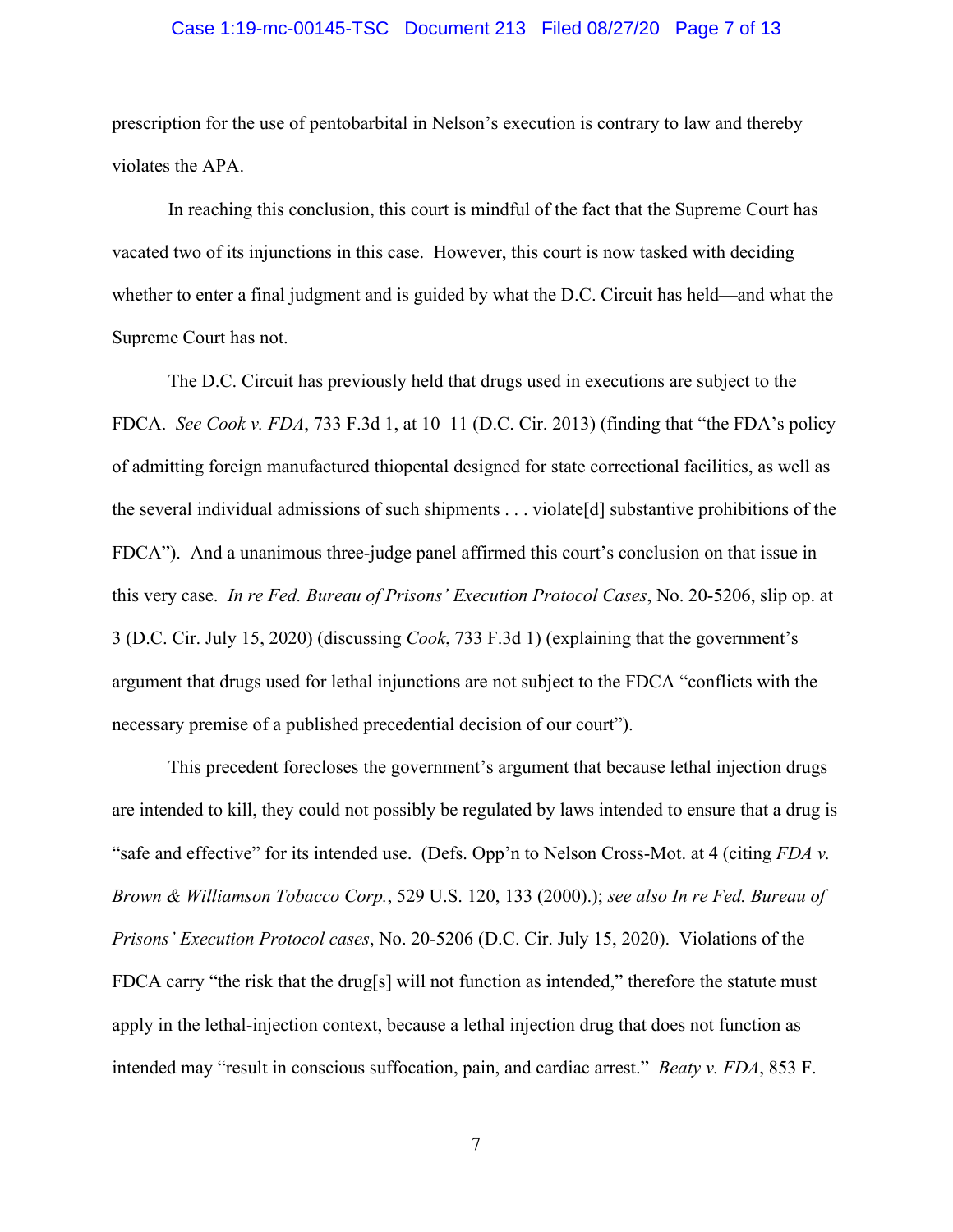#### Case 1:19-mc-00145-TSC Document 213 Filed 08/27/20 Page 8 of 13

Supp. 2d 30, 37 (D.D.C. 2012), *aff'd in relevant part sub nom. Cook*, 733 F.3d 1. This is especially so where, as here, Defendants have justified the Protocol on the grounds that pentobarbital will render inmates insensate during the execution process. Where the government argues that a lethal injection drug is legally and constitutionally permissible because it will ensure a "humane" death, it cannot then disclaim a responsibility to comply with federal statutes enacted to ensure that the drugs operate humanely.

Therefore, the court finds that the pentobarbital the government intends to use to execute Nelson requires "a written prescription of a practitioner licensed by law to administer such drug," or "an oral prescription of such practitioner which is reduced promptly to writing and filed by [a] pharmacist." 21 U.S.C. § 353(b)(1)(B). The government's failure to acquire such a prescription is "not in accordance" with the FDCA and thereby violates the APA. *See* 5 U.S.C. § 706(2)(A). Nelson is therefore entitled to judgment in his favor as to Count XI.

The court does not read the Supreme Court's vacatur of this court's July 15 injunction to mean that Nelson's FDCA claim fails as a matter of law. (*See* Defs. Opp'n to Nelson Cross-Mot. at 1–2.) The Supreme Court did not opine on the merits of the FDCA claims. And contrary to the government's position, it would be improper for the court to interpret the Supreme Court's vacatur as an indication of how this court should resolve the dispute on the merits. Doing so would "improperly equate[] 'likelihood of success' with 'success,' . . . [and] ignores the significant procedural differences between preliminary and permanent injunctions." *University of Texas v. Camenisch*, 451 U.S. 390, 394 (1981) (noting also that "it is generally inappropriate for a federal court at the preliminary-injunction stage to give a final judgment on the merits"). This court must read the Supreme Court's vacatur in light of the "limited purpose" of the injunctive relief Nelson sought at the time. *Id.* at 395 (explaining that preliminary injunctions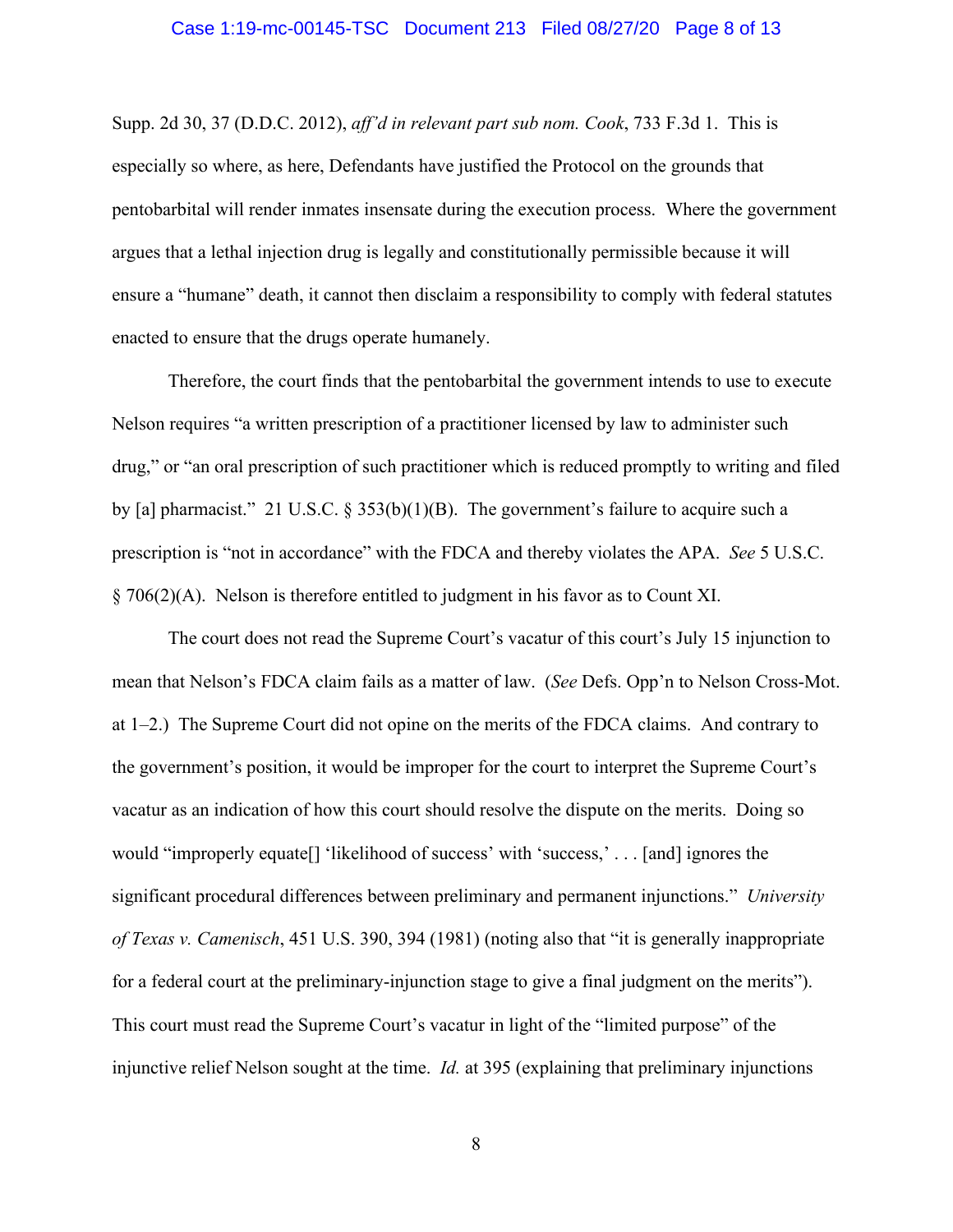### Case 1:19-mc-00145-TSC Document 213 Filed 08/27/20 Page 9 of 13

"merely [] preserve the relative positions of the parties until a trial on the merits can be held"); *see also Cobell v. Norton*, 391 F.3d 251, 261 (D.C. Cir. 2004) ("Summary judgment substitutes for trial . . . [whereas a] preliminary injunction is just that—preliminary. It does not substitute for a trial, and its usual office is to hold the parties in place until a trial can take place.").

Furthermore, the Supreme Court has expressly declined to consider the "thorny" jurisdictional issue of whether of the FDCA applies to drugs used for executions. *See Heckler v. Chaney*, 470 U.S. 821, 828 (1985); *In re Federal Bureau of Prisons' Execution Protocol Cases*, No. 20-5206, slip op. at 3 (D.C. Cir. July 15, 2020).

Having concluded that pentobarbital is still subject to the FDCA when used in lethal executions, the court also finds that the pentobarbital the government intends to use in Nelson's execution is not exempt from the FDCA's premarketing, label, and prescription requirements. (*See* Nelson Cross-Mot. at 6.) It is undisputed that the government has failed to adhere to these requirements.

Sections 352(f)(1), 355, and 360eee-1 of Title 21 set forth restrictions on drugs subject to the FDCA. 21 U.S.C. § 352(f)(1) (labeling requirements); *id.* § 355 (approval requirements); *id.* § 360eee-1 (manufacturing and distribution requirements). Exempt from these restrictions are drugs that "have been compounded by or under the direct supervision of a licensed pharmacist in a facility that elects to register as an outsourcing facility" so long as certain conditions are met. *Id.* § 353b(a). As relevant here, the exemptions do not apply if the outsourcing facility produces a drug that is "essentially a copy of one or more approved drugs," *id.* § 353b(a)(5). "[E]ssentially a copy" means the drug is "identical or nearly identical to an approved drug" or contains a "bulk drug substance that is a component of an approved drug." *Id.* § 353b(d)(2)(A)– (B).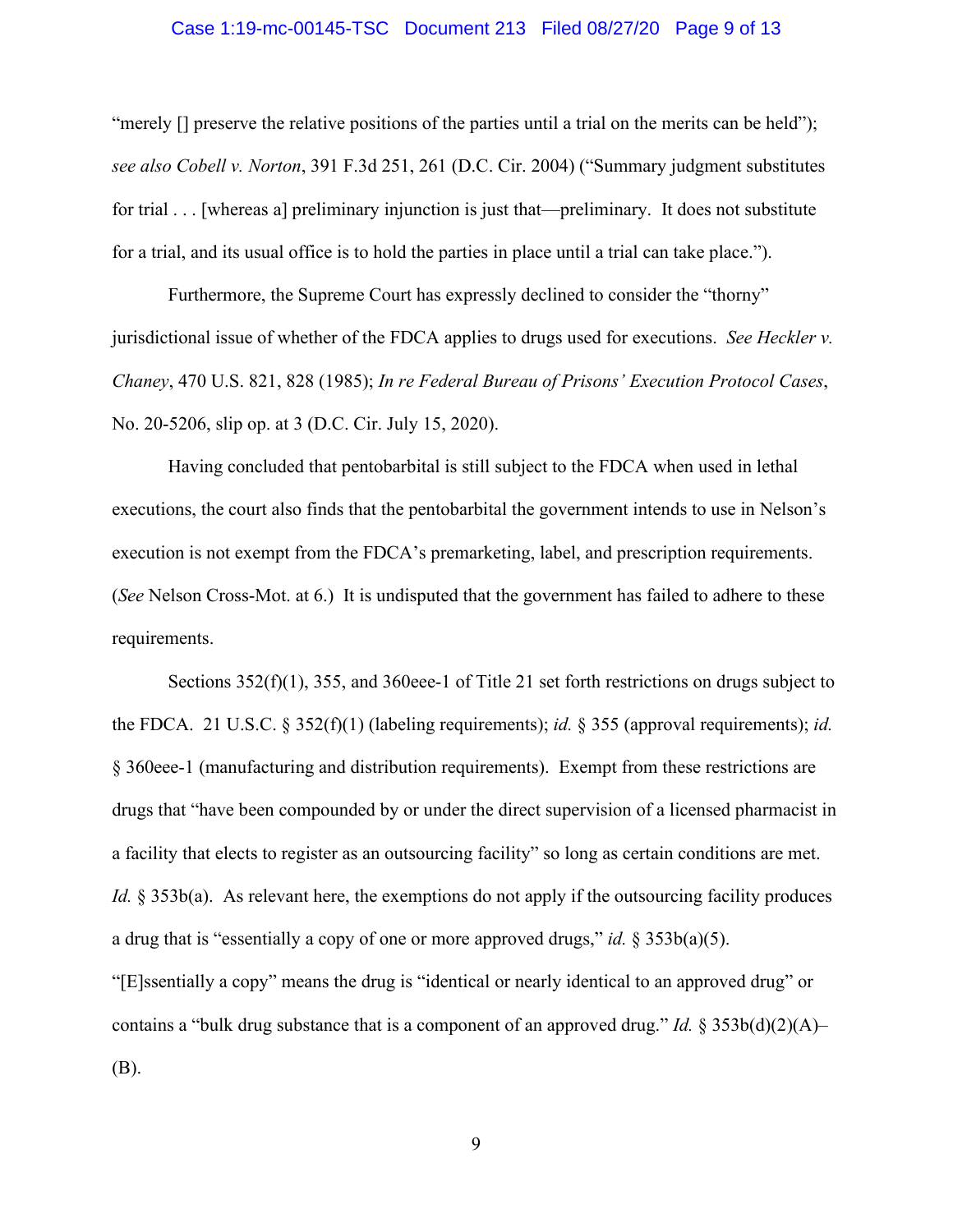### Case 1:19-mc-00145-TSC Document 213 Filed 08/27/20 Page 10 of 13

Nelson submits that laboratory tests obtained by the government show that it intends to use an outsourcing facility to produce a compounded product that is "essentially a copy" of FDA-approved pentobarbital. (Nelson Cross-Mot. at 6 (citing AR 4–5, 932–33, 970–1015).) The government does not refute this argument. Instead, it hangs its hat on its claim that pentobarbital is not subject to the FDCA when used for lethal injection—a claim that the court has already rejected. Furthermore, the court's prior finding that the government's decision to use pentobarbital was not arbitrary and capricious does not preclude a finding that its failure to comply with FDCA is contrary to law. (*See* ECF No. 145, Mem. Op. at 9.)

Accordingly, the compounded pentobarbital the government intends to use to execute Nelson is not exempt from the FDCA's premarketing, labeling, and prescription requirements, and Nelson is therefore entitled to summary judgment on Count XI of the amended complaint.

# **B. The Failure to Enforce Claim (Count X)**

In Count X, Nelson asserts that the FDA Commissioner's failure to enforce the FDCA's requirements was arbitrary and capricious. Unlike his contrary-to-law claim in Count XI, this claim is foreclosed by Supreme Court precedent.

It is well established that "an agency's decision not to take enforcement action should be presumed immune from judicial review under § 701(a)(2)." *Cook*, 733 F.3d at 6 (quoting *Chaney*, 470 U.S. at 832). That presumption may be rebutted if "the substantive statute has provided guidelines for the agency to follow in exercising its enforcement powers." *Id.*

In *Chaney*, a case similar to this one, several death row inmates challenged the FDA Commissioner's refusal to investigate and enforce perceived violations of the FDCA relating to the drugs that would be used in their executions. Applying the standard set forth above, the Supreme Court held that the FDA's general enforcement provisions were "not subject to judicial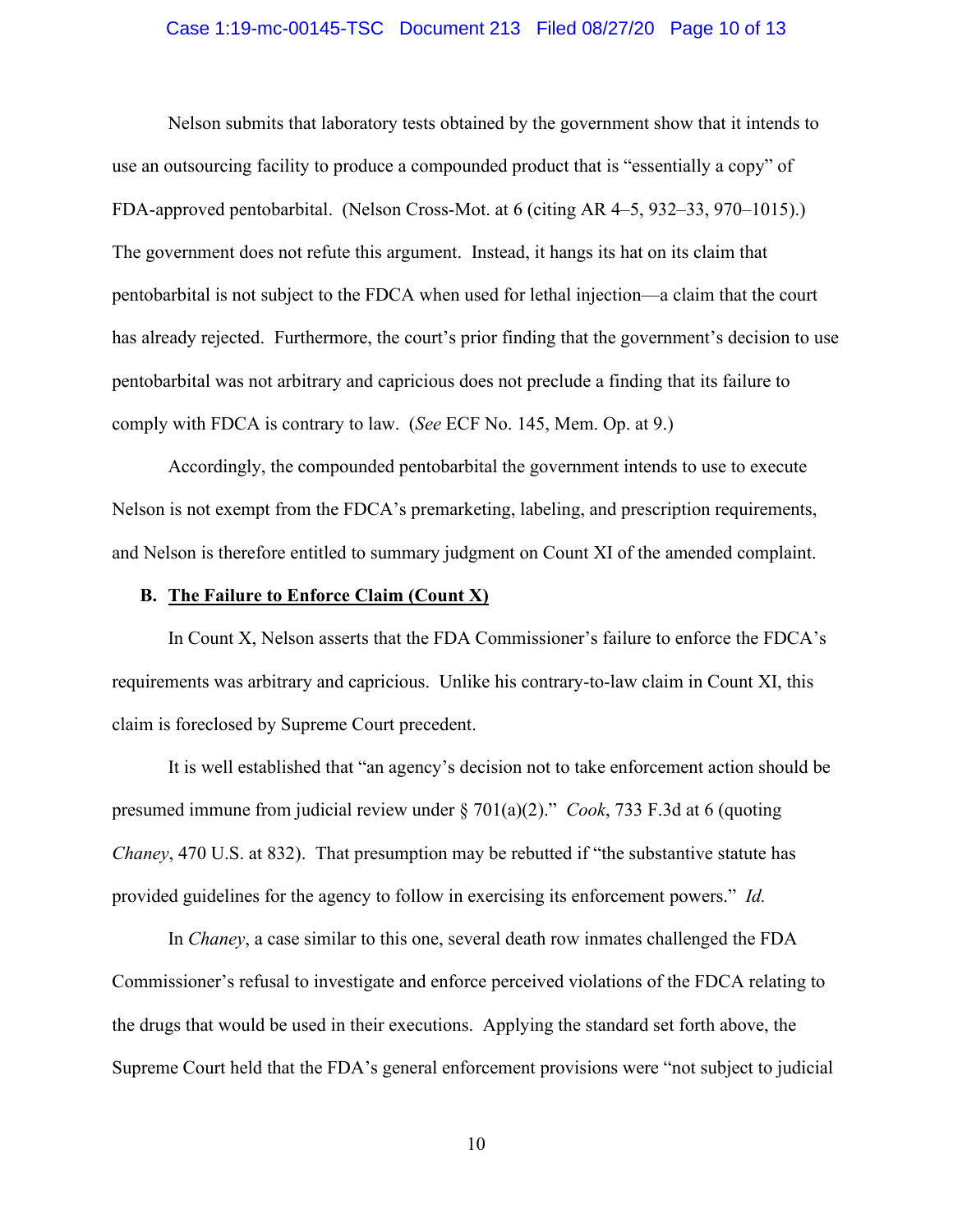#### Case 1:19-mc-00145-TSC Document 213 Filed 08/27/20 Page 11 of 13

review under the APA." *Chaney*, 470 U.S. at 837–38; *see* 21 U.S.C. § 372. It found that the relevant statutes expressly authorized, but did not require, the agency to initiate investigations of alleged FDCA violations. The Court further explained that "Congress may limit the agency's exercise of enforcement power if it wishes, either by setting substantive priorities, or by otherwise circumscribing an agency's power to discriminate among issues or cases it will pursue." *Id.* at 833. Absent such instruction, the decision of whether to take enforcement action would remain "committed to agency discretion." *Id.* at 832.

Applying this framework, in *Cook* the D.C. Circuit found that plaintiffs rebutted this presumption. In that case, a group of inmates on death row brought an APA action against the FDA for failing to prohibit the importation of foreign-manufactured sodium thiopental, the drug that would be used to carry out their executions. 733 F.3d at 3. The D.C. Circuit reasoned that the import provisions of the FDCA at 21 U.S.C. § 381(a) "set[] forth precisely when the agency must determine whether a drug offered for import appears to violate the FDCA, and what the agency must do with such a drug." *Id.* at 7. Having determined that the sodium thiopental at issue qualified for an importation ban, the Court found that the agency's refusal to enforce it was contrary to law.

Here, Nelson alleges that the FDCA Commissioner failed to enforce sections 353(b), 353a, and 353b of Title 21. (Am. Compl. ¶ 181.) The court's analysis begins—and ends—with the presumption that such claims are immune from judicial review. Nelson has failed to demonstrate that these provisions contain enforcement "guidelines" that were ignored. In fact, these are not enforcement provisions at all. Section 355 provides the basis for enforcement for § 353(b) (the prescription requirement) and § 353b (setting forth conditions under which drugs may be compounded for human use in an "outsourcing facility" without having to comply with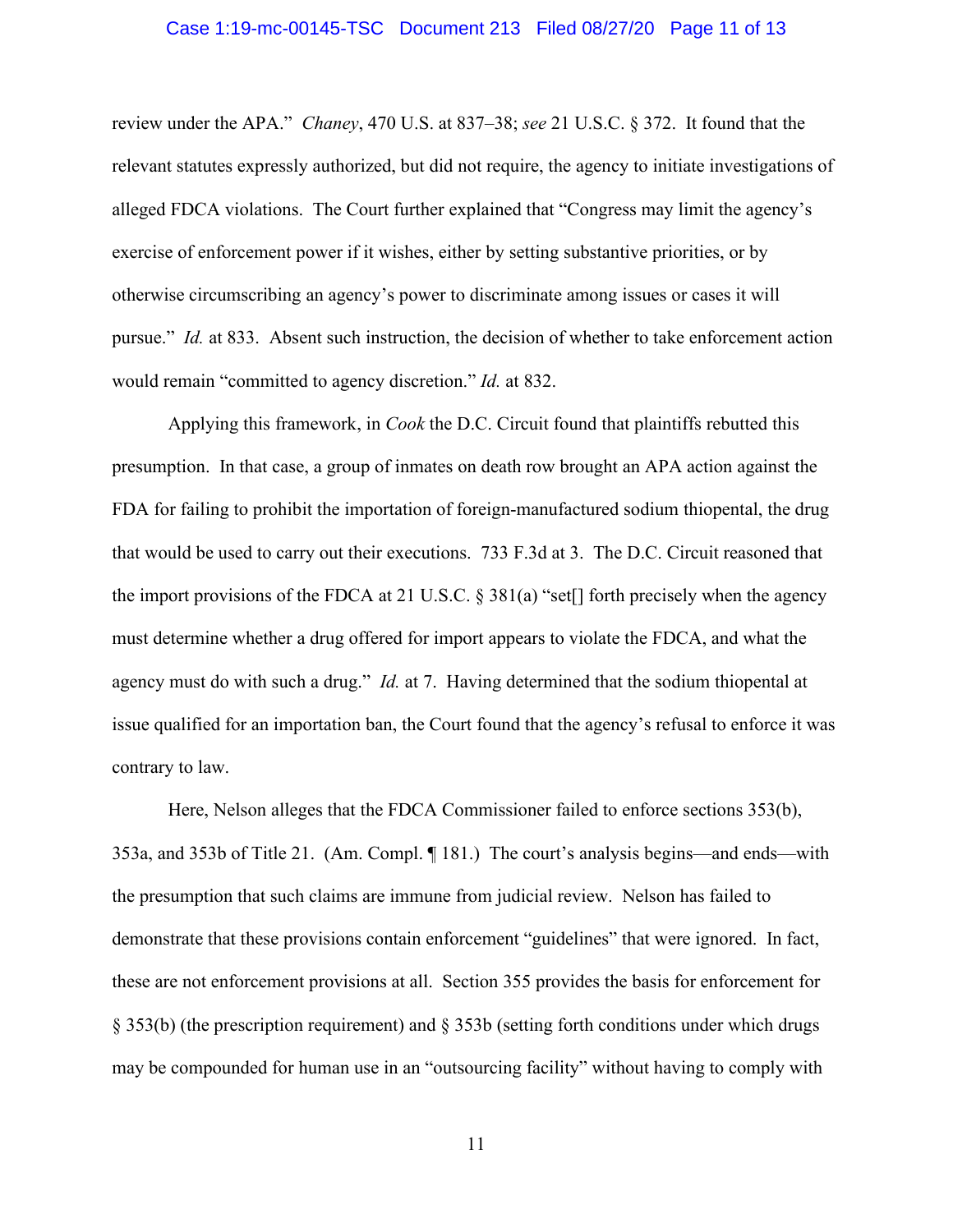### Case 1:19-mc-00145-TSC Document 213 Filed 08/27/20 Page 12 of 13

certain FDCA requirements); however, the Supreme Court has already found that  $\S 355$  provides no basis to disturb the presumption of non-justiciability. *See Chaney*, 470 U.S. at 835–36 (describing § 355 as "simply irrelevant to the agency's discretion to refuse to initiate proceedings"); *see also Jerome Stevens Pharm. Inc. v. FDA*, 402 F.3d 1249, 1258 (D.C. Cir. 2005) (explaining that 21 U.S.C. § 355 does not "provide guidelines for the exercise of" the agency's enforcement discretion). And Nelson has not demonstrated how § 353a, which requires a valid prescription reflecting a medical practitioner's order that a "compounded product is necessary for the identified patient," cabins the FDA commissioner's enforcement discretion.

Thus, the government is entitled to summary judgment as to Count X.

# **C. Failure to Explain Violations of FDCA (Count VIII)**

Finally, Nelson is not entitled to summary judgment on Count VIII to the extent the allegations therein implicate the FDCA. In Count VIII, Nelson alleges that neither the DOJ nor the BOP adequately justified their failure to comply with the FDCA. (Am. Compl. ¶ 163.) This position is untenable given the existence of an Office of Legal Counsel opinion advising "that the FDCA does not allow FDA to regulate an article intended for use in capital punishment in the United States." *See* OLC Op., 2019 WL 2235666 at \*7. While an agency's failure to follow a statute renders its action contrary to law, its reliance on a well-reasoned advisory opinion which presents a plausible interpretation of that statute cannot be said to arbitrary and capricious. (*See* ECF No. 191 at 24 (confirming the "FDA's adherence to the OLC Opinion regarding the Protocol").)

Accordingly, the court will enter summary judgment in favor of the government on Count VIII as to the alleged FDCA violations therein.

\* \* \* \* \* \* \* \*